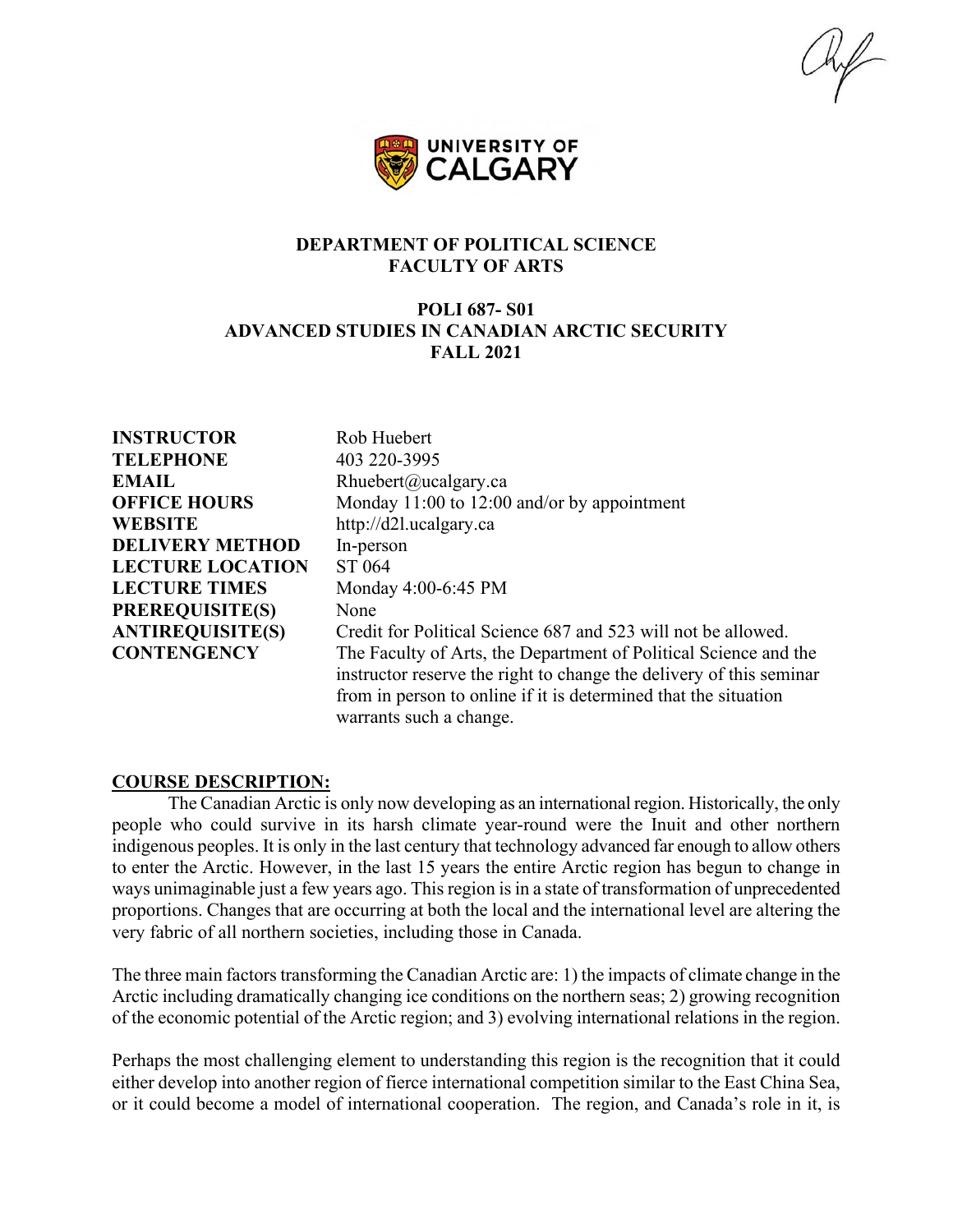literally at a crossroads. Thus, the class has a rare opportunity to see how it will develop at its most critical time period. Will it be possible to develop a set of agreements that will allow all to share fairly in the development of the region in a manner that will be sustainable and respect those who have lived there for generations? Or will the main state actors refuse to cooperate and instead chose to pursue unilateral actions that will inevitably increase levels of conflict in the region. Most importantly, however, what will Canada's role be in this developing new international region?

## **COURSE OBJECTIVES:**

The objective of this course is to provide students with an understanding of the nature of international relations in the Arctic region.

1) How is the Circumpolar North transforming?

2) What is Canada's role in the Circumpolar North?

3) What are the main issues that Canada faces in the Circumpolar North?

| Assignment                   | Value | Due Date      |
|------------------------------|-------|---------------|
| Paper Proposal               | 20%   | October 4     |
| <b>Critical Review Essay</b> | 10%   | November 1    |
| <b>Research Paper</b>        | 50%   | November 22   |
| Simulation                   | 10%   | Nov 29, Dec 6 |
| <b>Class Participation</b>   | 10%   | Term          |
| <b>TOTAL</b>                 | 100%  |               |
|                              |       |               |

## **GRADE DISTRIBUTION:**

# **Paper Proposal**

A paper proposal must be submitted by **October 4 and is to be submitted by D2L**. The proposal (3-5 pages) must include a clear identification of the question to be addressed in the research paper, the methodology to be utilized, and a preliminary list of sources. Proposals submitted late will be penalized .5 of a mark per day. (eg. if the assignment is late and it receives an 18/20 it will be marked down to 17.5/20. If it is late, a second day it will be given a 17/20 and so forth).

#### **Critical Review Essay**

Students will select 5 books on Arctic security and international relations and provide a critical review essay of 10 or more pages to be submitted **November 1 and is to be submitted by D2L.** This essay will provide critically assessment of the main themes and arguments of these books. Critical review essays submitted late will be penalized .5 of a mark per day. (eg. if the assignment is late and it receives an 8/10 it will be marked down to 7.5/10. If it is late, a second day it will be given a 7/10 and so forth).

#### **Research Paper**

Students will be required to write one major research essay on a subject of their own choosing (suggestions will be provided) and is due at the beginning of class on **November 22 and is to be submitted by D2L.** This paper (25 or more pages) is to provide an analytical study of an aspect of the circumpolar north as a developing international region. Papers submitted late will be penalized 1 mark out of 40 per day. (e.g. if the assignment is one day late and it receives a 30/50 it will be marked down to 29/50. If it is two days late, it will be given a 28/50).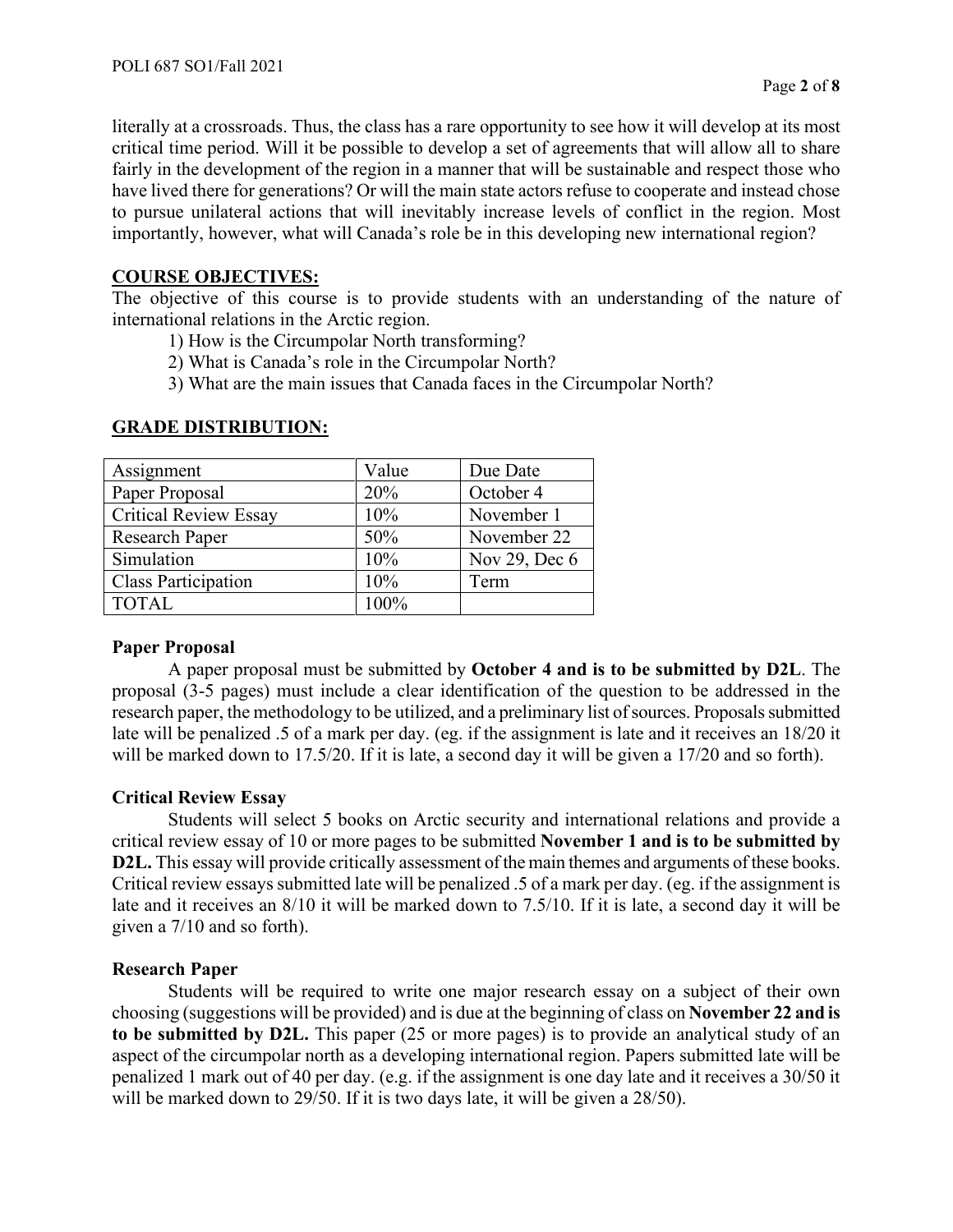#### **Simulation**

A simulation exercise will be held at the end of the term. This exercise will be designed to allow students to "make" their own "Arctic" policy in regard to a specific international issue. Each student will be assigned as a decision-maker in one of the Arctic states or as a member of a northern Aboriginal Peoples organization and then must resolve an international problem. They are then required to represent that role using the knowledge acquired during the term. Students will be evaluated on their level of preparedness and participation in this exercise.

#### **Class Participation**

Students are required to attend all classes and participate in all class discussions. The reading assignments cited in the reading list are to be completed for each class, and it is expected that student will follow the coverage of news stories that are related to the various topic areas.

#### **Writing Statement**

Written assignments are often required in Political Science courses, including this one, and the quality of writing skills, including but not limited to such elements as grammar, punctuation, sentence structure, clarity, citation, and organization, will be taken into account in the determination of grades. Students are encouraged to make use of the services offered through Writing Support Services in the Student Success Centre (3rd floor of the Taylor Family Digital Library) or at [http://www.ucalgary.ca/ssc/writing-support.](http://www.ucalgary.ca/ssc/writing-support)

# **GRADE SCALE**

|              |  | $A+$ = 90-100   B+ = 75-78   C+ = 65-68   D+ = 55-58                                      |            |  |              |          |
|--------------|--|-------------------------------------------------------------------------------------------|------------|--|--------------|----------|
| $\Delta$     |  | $\overline{\phantom{0}}$ = 80-89   <b>B</b> = 70-74   <b>C</b> = 60-64   <b>D</b> = 50-54 |            |  |              |          |
| $A_{-}$ = 79 |  | $B - = 69$                                                                                | $C - = 59$ |  | $\mathbf{F}$ | $= 49-0$ |

# **Library Search Engines**

One of the most important electronic aids to research offered by the library can be found on their Research Databases. This page lists numerous databases that include several that focus on international relations and strategic studies.

[\[https://library.ucalgary.ca/\]](https://library.ucalgary.ca/)

Data Bases [\[https://library.ucalgary.ca/az.php\]](https://library.ucalgary.ca/az.php).

Arctic and Northern Studies [http://contentdm.ucalgary.ca/digital/collection/p22007coll1]. Political Science [http://libguides.ucalgary.ca/sb.php?subject\_id=52647] Strategic Studies [http://libguides.ucalgary.ca/sb.php?subject\_id=52657]

# **Key Electronic Arctic Sources of Information**

Arctic Update, US Arctic Research Commission, https://www.arctic.gov/news-and-events/ ArcticToday https://www.arctictoday.com/

The Barents Observer

<https://thebarentsobserver.com/en>

North American and Arctic Defence and Security Network https://www.naadsn.ca/

# **LEARNING TECHNOLOGIES AND REQUIREMENTS:**

There is a D2L site for this course which contains required readings and other relevant class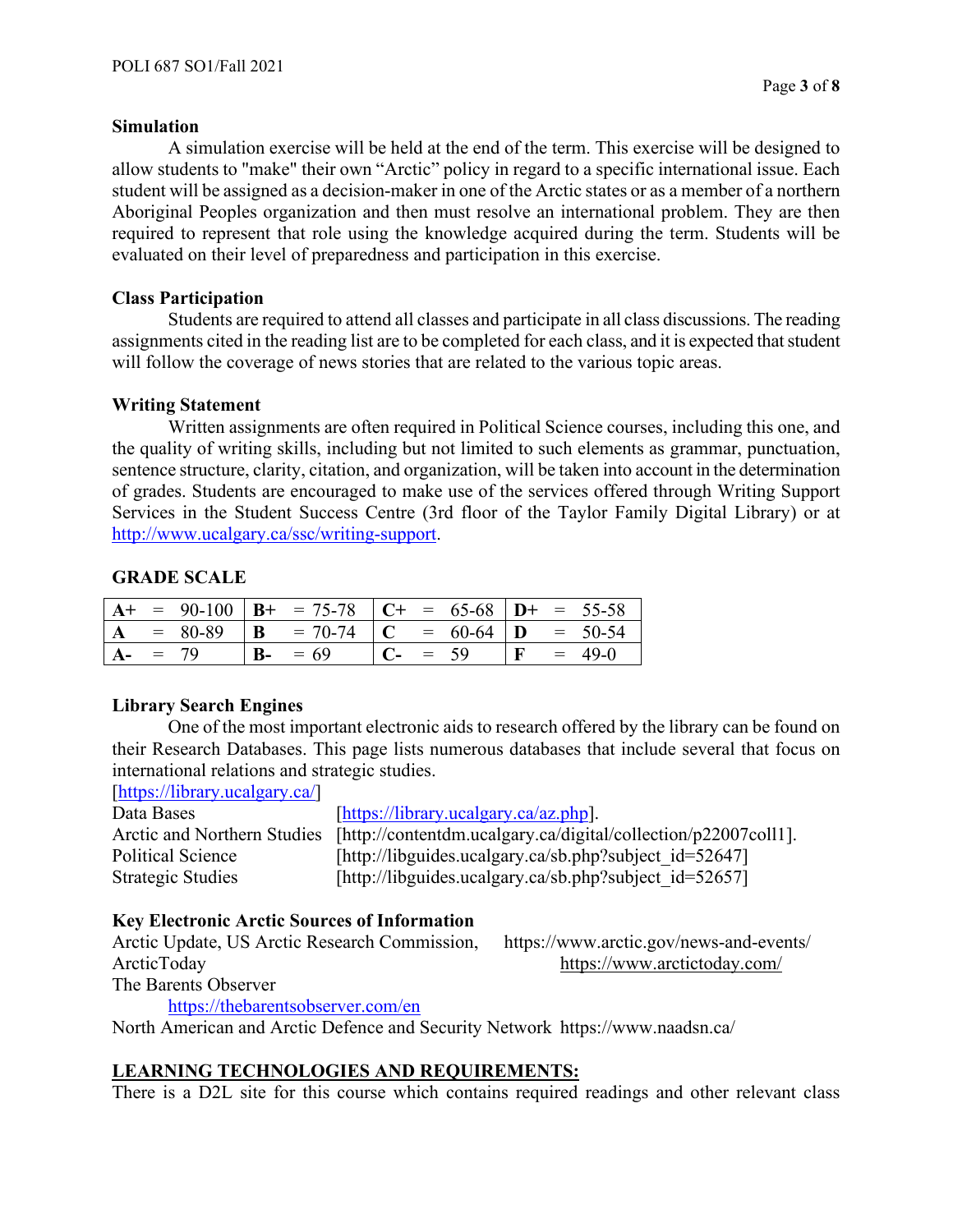resources and materials (see d2L.ucalgary.ca).

# **CLASS PREPARATION & DESIRE2LEARN (d2l)**

Lectures focus on the material presented in the textbook and general discussion relating to the topic(s) outlined in the lecture schedule. Students are expected to read the assigned text chapters and readings before class, and be prepared for class discussion. Important information and additional readings are posted on Desire2Learn (d2l). Students should regularly check the Announcements section of Desire2Learn (d2l) for ongoing notices. It is the responsibility of the student to understand all concepts presented in the textbook and lectures. If you need clarification, please take the initiative to ask the instructor during class.

## **PROPER USE OF EMAIL**

Email is commonly used by students to communicate with their instructor. However, it does limit the effectiveness of the communications and may not be the best way for instructors to answer student questions, especially those requiring an explanation of concepts covered in this course or some personal concerns. Therefore, the instructor may request a telephone call or personal meeting. Your instructor will inform you as to his/her expectations about emails.

| <b>DATE</b>      | <b>TOPIC</b>                                                    |
|------------------|-----------------------------------------------------------------|
| Sept 13          | <b>Introduction</b>                                             |
| Sept 20          | The Arctic – Historical Underpinnings                           |
| Sept 27          | <b>The Environment, Resources</b>                               |
| Oct 4            | The People and Governance                                       |
| <b>Oct 11</b>    | <b>Thanksgiving</b>                                             |
| Oct 18           | Sovereignty: Boundary Disputes – Waterways; EEZ and CS          |
| <b>Oct 25</b>    | Sovereignty: Boundary Disputes - Waterways; EEZ and CS          |
| Nov <sub>1</sub> | <b>Security</b>                                                 |
| Nov <sub>8</sub> | <b>Midterm Break Nov 9-13</b>                                   |
| <b>Nov 15</b>    | <b>Security</b>                                                 |
| <b>Nov 22</b>    | <b>International Political Bodies – New Forms of Governance</b> |
|                  | Intro to simulation                                             |
| <b>Nov 29</b>    | <b>Cooperation or Conflict: Simulation Exercise</b>             |
| Dec 8            | <b>Cooperation or Conflict: Simulation Exercise</b>             |

# **CLASS SCHEDULE & TOPICS:**

If a student misses a required course component, please get in touch with the instructor as soon as possible.

# **INSTRUCTOR GUIDELINES:**

Students requiring assistance are encouraged to speak to the instructor during class or their office hours. Should you wish to meet outside of office hours, please telephone or email to make an appointment. It is to the student's advantage to keep such appointments. All meetings will be held virtually.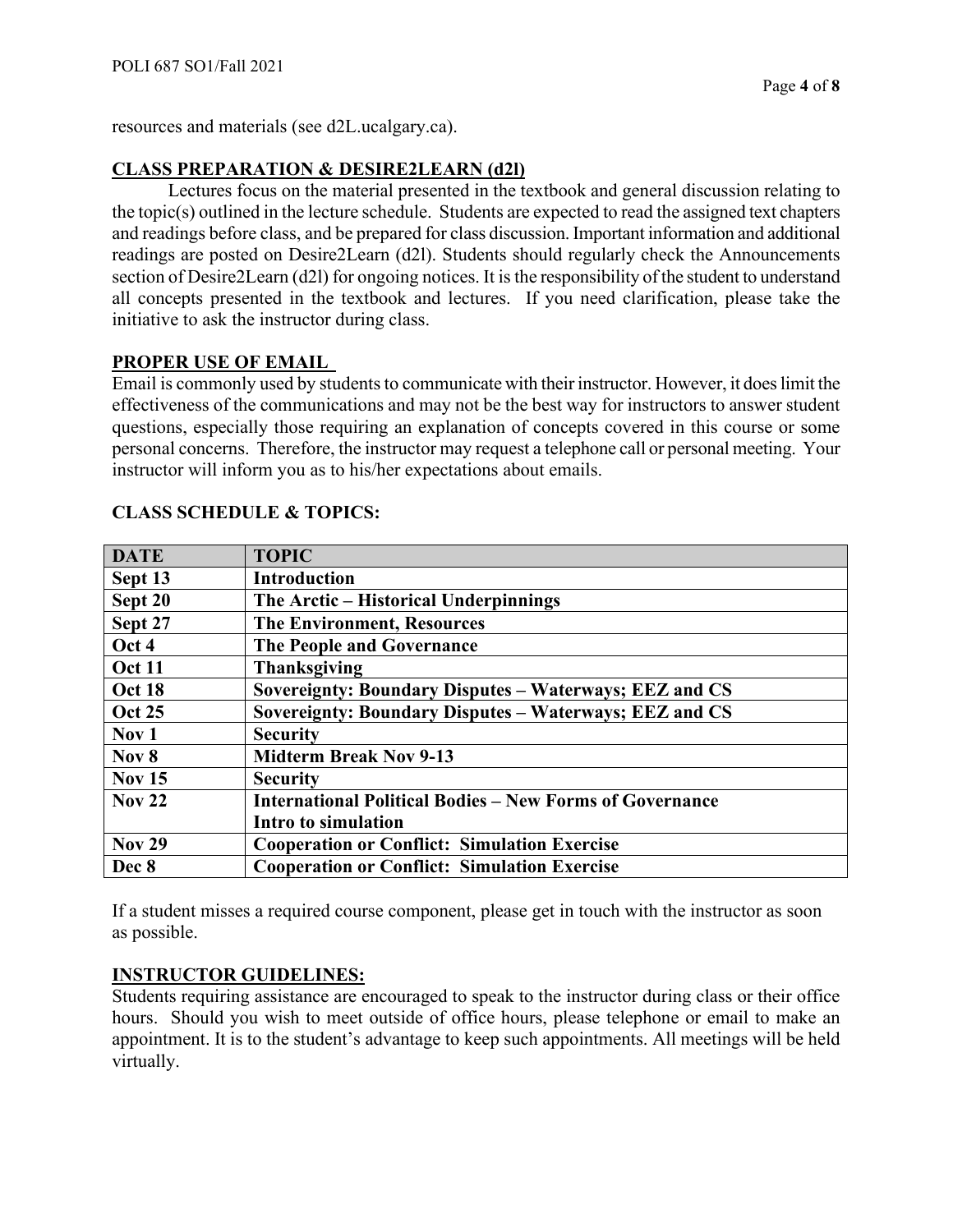## **IMPORTANT POLICIES AND INFORMATION**

#### **Supporting Documentation and the Use of a Statutory Declaration**

As stated in the University Calendar:

Students may be asked to provide supporting documentation for an exemption/special request. This may include, but is not limited to, a prolonged absence from a course where participation is required, a missed course assessment, a deferred examination, or an appeal. Students are encouraged to submit documentation that will support their situation. Supporting documentation may be dependent on the reason noted in their personal statement/explanation provided to explain their situation. This could be medical certificate/documentation, references, police reports, invitation letter, third party letter of support or a statutory declaration etc. The decision to provide supporting documentation that best suits the situation is at the discretion of the student. Students cannot be required to provide specific supporting documentation, such as a medical note.

Students can make a Statutory Declaration as their supporting documentation (available at ucalgary.ca/registrar). This requires students to make a declaration in the presence of a Commissioner for Oaths. It demonstrates the importance of honest and accurate information provided and is a legally binding declaration. Several registered Commissioners for Oaths are available to students at no charge, on campus. For a list of locations to access a Commissioners for Oaths, visit [ucalgary.ca/registrar\)](http://www.ucalgary.ca/registrar).

Falsification of any supporting documentation will be taken very seriously and may result in disciplinary action through the Academic Discipline regulations or the Student Non-Academic Misconduct policy.

This statement is accessible at:<https://www.ucalgary.ca/pubs/calendar/current/m-1.html>

#### **Absence From a Mid-term Examination**

Students who are absent from a scheduled term test or quiz for legitimate reasons are responsible for contacting the instructor via email within 48 hours of the missed test to discuss alternative arrangements. A copy of this email may be requested as proof of the attempt to contact the instructor. Any student who fails to do so forfeits the right to a makeup test.

#### **Deferral of a Final Examination**

Deferral of a final examination can be granted for reasons of illness, domestic affliction, and unforeseen circumstances, as well as to those with three (3) final exams scheduled within a 24-hour period. Deferred final exams will not be granted to those who sit the exam, who have made travel arrangements that conflict with their exam, or who have misread the examination timetable. The decision to allow a deferred final exam rests not with the instructor but with Enrolment Services. Instructors should, however, be notified if you will be absent during the examination. The Application for Deferred Final Exam, deadlines, requirements and submission instructions can be found on the Enrolment Services website at

[https://www.ucalgary.ca/registrar/exams/deferred-exams.](https://www.ucalgary.ca/registrar/exams/deferred-exams)

#### **Reappraisals**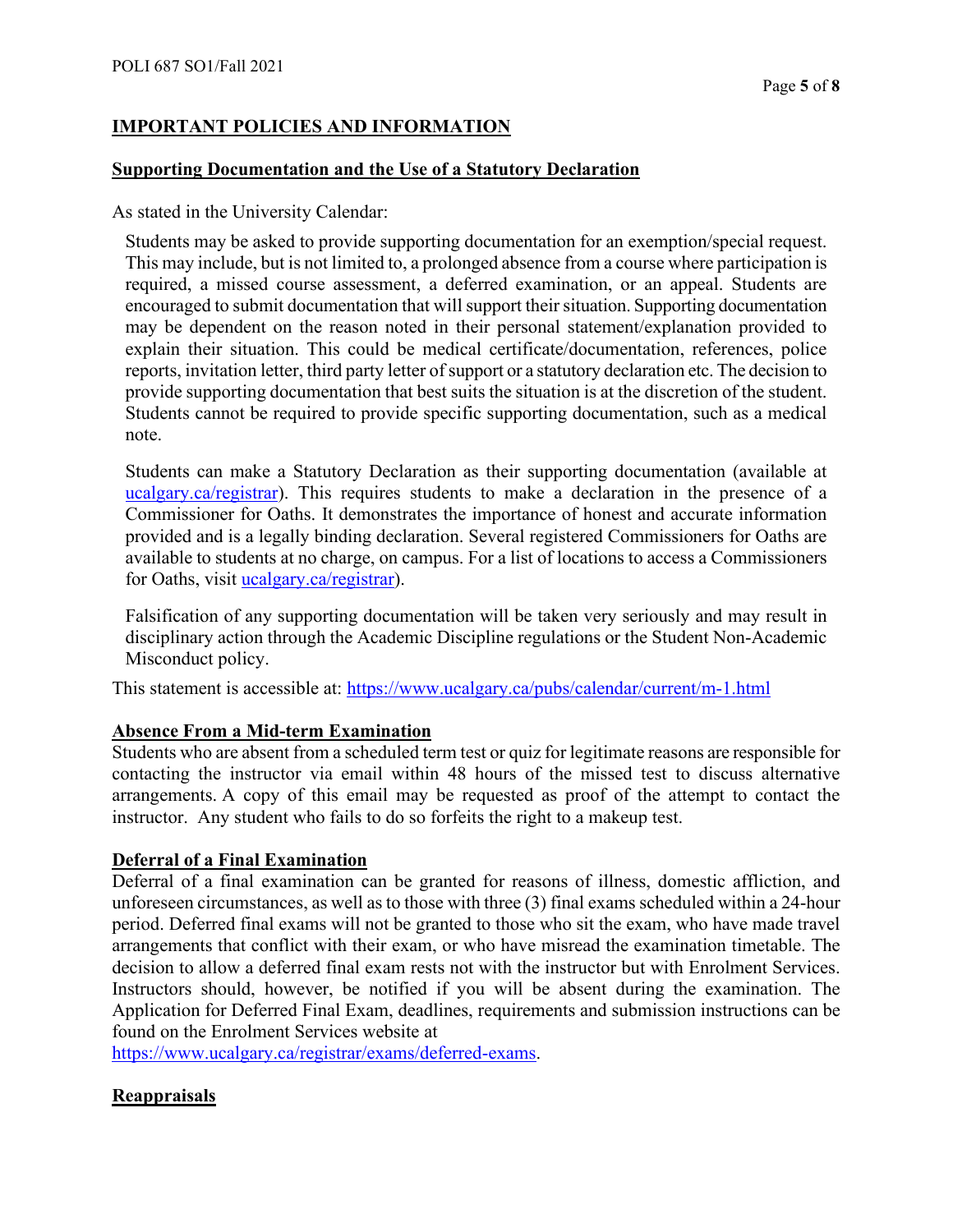The University Calendar states that for reappraisals of graded term work:

"A student who feels that a piece of graded term work (term paper, essay, test, etc.) has been unfairly graded, may have the work reappraised as follows. The student shall discuss the work with the instructor **within ten business days** of being notified about the mark or of the item's return to the class. If not satisfied, the student shall take the matter to the head of the department offering the course **within 2 business days of receiving the decision from the instructor**, who will arrange for a reappraisal of the work **within the next ten business days**. The reappraisal will only be considered if the student provides a detailed rationale that outlines where and for what reason an error is suspected." See<https://www.ucalgary.ca/pubs/calendar/current/i-2.html>

The University Calendar states that for reappraisal of academic assessments (final grades):

"A student may request a reappraisal of a final grade. The only element that will be considered is the final assessment(s) that makes up the final mark (e.g., final examination, final project, and final paper). The exception is when a grade for a piece of graded term work is made available to students after the last day of classes for the term in which the course is scheduled; that grade may also be considered in a reappraisal of the final grade."

"A student seeking a reappraisal of a final grade should first attempt to review the final assessment with the department or faculty offering the course. After which the student shall obtain a Reappraisal of Final Grade form from [ucalgary.ca/registrar](https://www.ucalgary.ca/registrar/home) (under Student Forms). The student must indicate exactly what error was made in marking the final assessment and/or in computing the final grade. The reappraisal will only be considered if the student provides a detailed rationale that outlines where and for what reason an error is suspected." More information is available at: <https://www.ucalgary.ca/pubs/calendar/current/i-3.html>

#### **University Regulations**

Students are responsible for familiarizing themselves with the University policies found in the Academic Regulations sections of the Calendar at [www.ucalgary.ca/pubs/calendar/current/academic-regs.html.](http://www.ucalgary.ca/pubs/calendar/current/academic-regs.html)

#### **Student Accommodations**

Students seeking an accommodation based on disability or medical concerns should contact Student Accessibility Services; SAS will process the request and issue letters of accommodation to instructors. For additional information on support services and accommodations for students with disabilities, visit [www.ucalgary.ca/access/.](http://www.ucalgary.ca/access/)

Students who require an accommodation in relation to their coursework based on a protected ground other than disability should communicate this need in writing to their Instructor.

The full policy on Student Accommodations is available at [http://www.ucalgary.ca/policies/files/policies/student-accommodation-policy.pdf.](http://www.ucalgary.ca/policies/files/policies/student-accommodation-policy.pdf)

## **Plagiarism And Other Forms Of Academic Misconduct**

Academic misconduct in any form (e.g. cheating, plagiarism) is a serious academic offence that can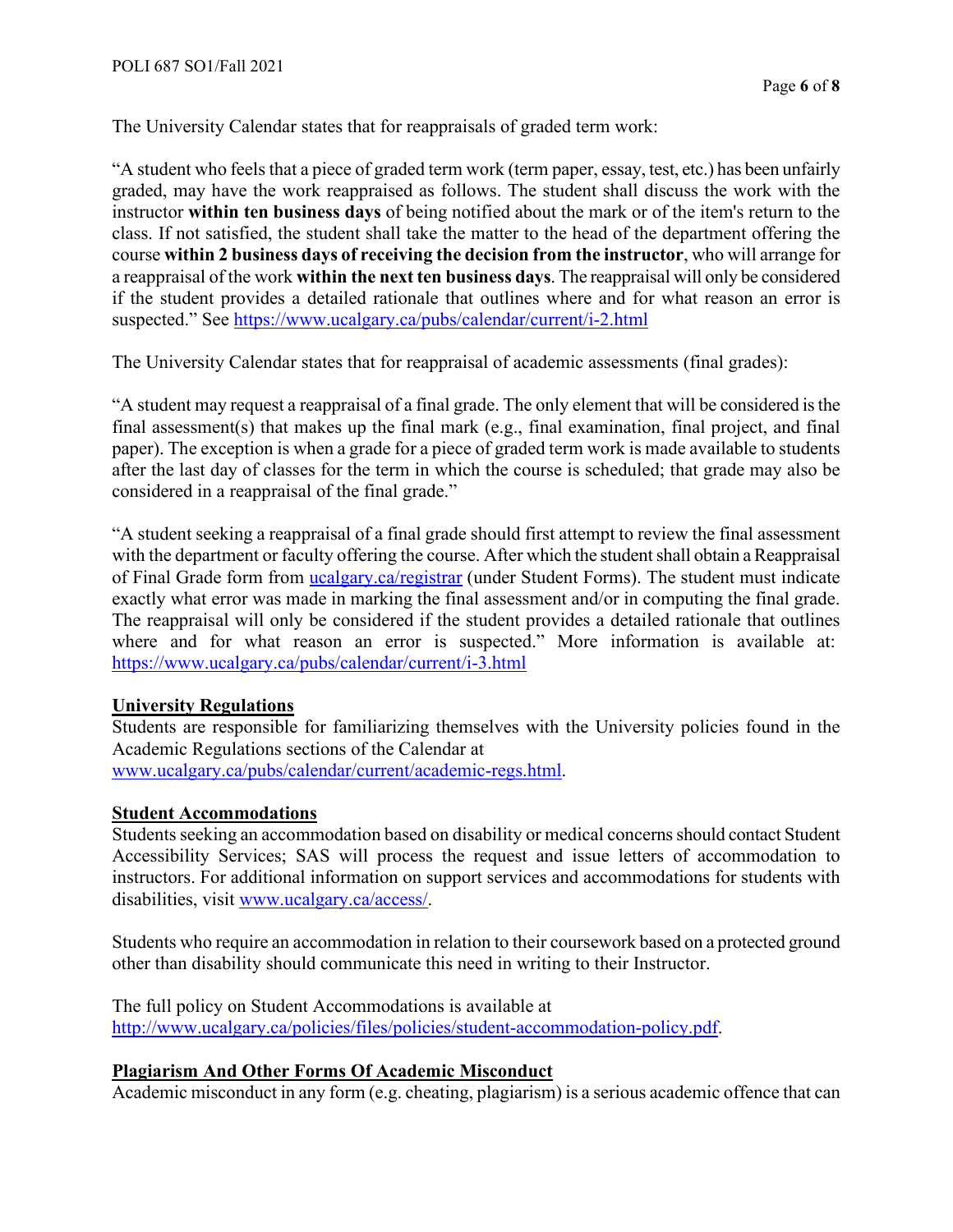lead to disciplinary probation, suspension or expulsion from the University. Students are expected to be familiar with the standards surrounding academic honesty; these can be found in the University of Calgary calendar at [http://www.ucalgary.ca/pubs/calendar/current/k.html.](http://www.ucalgary.ca/pubs/calendar/current/k.html) Such offences will be taken seriously and reported immediately, as required by Faculty of Arts policy.

# **Required Access to Technology**

Please see the University's resource page at [https://ucalgary.service-ow.com/it?id=kb\\_article&sys\\_id=86e7438013753ac06f3afbb2e144b031](https://ucalgary.service-ow.com/it?id=kb_article&sys_id=86e7438013753ac06f3afbb2e144b031)

# **Copyright Legislation**

As stated in the University of Calgary Calendar, Academic Regulations, "students are required to read the University of Calgary policy on Acceptable Use of Material Protected by Copyright and requirements of the copyright act to ensure they are aware of the consequences of unauthorised sharing of course materials (including instructor notes, electronic versions of textbooks etc.). Students who use material protected by copyright in violation of this policy may be disciplined under the Non-Academic Misconduct Policy."

[https://www.ucalgary.ca/policies/files/policies/acceptable-use-of-material-protected-by](https://www.ucalgary.ca/policies/files/policies/acceptable-use-of-material-protected-by-copyright.pdf)[copyright.pdf](https://www.ucalgary.ca/policies/files/policies/acceptable-use-of-material-protected-by-copyright.pdf) and<https://laws-lois.justice.gc.ca/eng/acts/C-42/index.html>

# **Instructor Intellectual Property**

Course materials created by instructors (including presentations and posted notes, labs, case studies, assignments and exams) remain the intellectual property of the instructor. These materials may NOT be reproduced, redistributed or copied without the explicit consent of the instructor. The posting of course materials to third party websites such as note-sharing sites without permission is prohibited. Sharing of extracts of these course materials with other students enrolled in the course at the same time may be allowed under fair dealing.

# **Freedom of Information and Protection of Privacy (FOIP)**

FOIP legislation requires that instructors maintain the confidentiality of student information. In practice, this means that student assignment and tests cannot be left for collection in any public place without the consent of the student. It also means that grades cannot be distributed via email. Final exams are kept by instructors but can be viewed by contacting them or the main office in the Department of Political Science. Any uncollected assignments and tests meant to be returned will be destroyed after six months from the end of term; final examinations are destroyed after one year.

# **Evacuation Assembly Points**

In the event of an emergency evacuation from class, students are required to gather in designated assembly points. Please check the list found at [www.ucalgary.ca/emergencyplan/assemblypoints](http://www.ucalgary.ca/emergencyplan/assemblypoints) and note the assembly point nearest to your classroom.

# **Faculty of Arts Program Advising and Student Information Resources**

For program planning and advice, visit the Arts Students' Centre in Social Sciences 102, call 403 220-3580 or email [artsads@ucalgary.ca.](mailto:artsads@ucalgary.ca) You can also visit [arts.ucalgary.ca/advising](http://arts.ucalgary.ca/advising) for program assistance.

For registration (add/drop/swap), paying fees and assistance with your Student Centre, contact